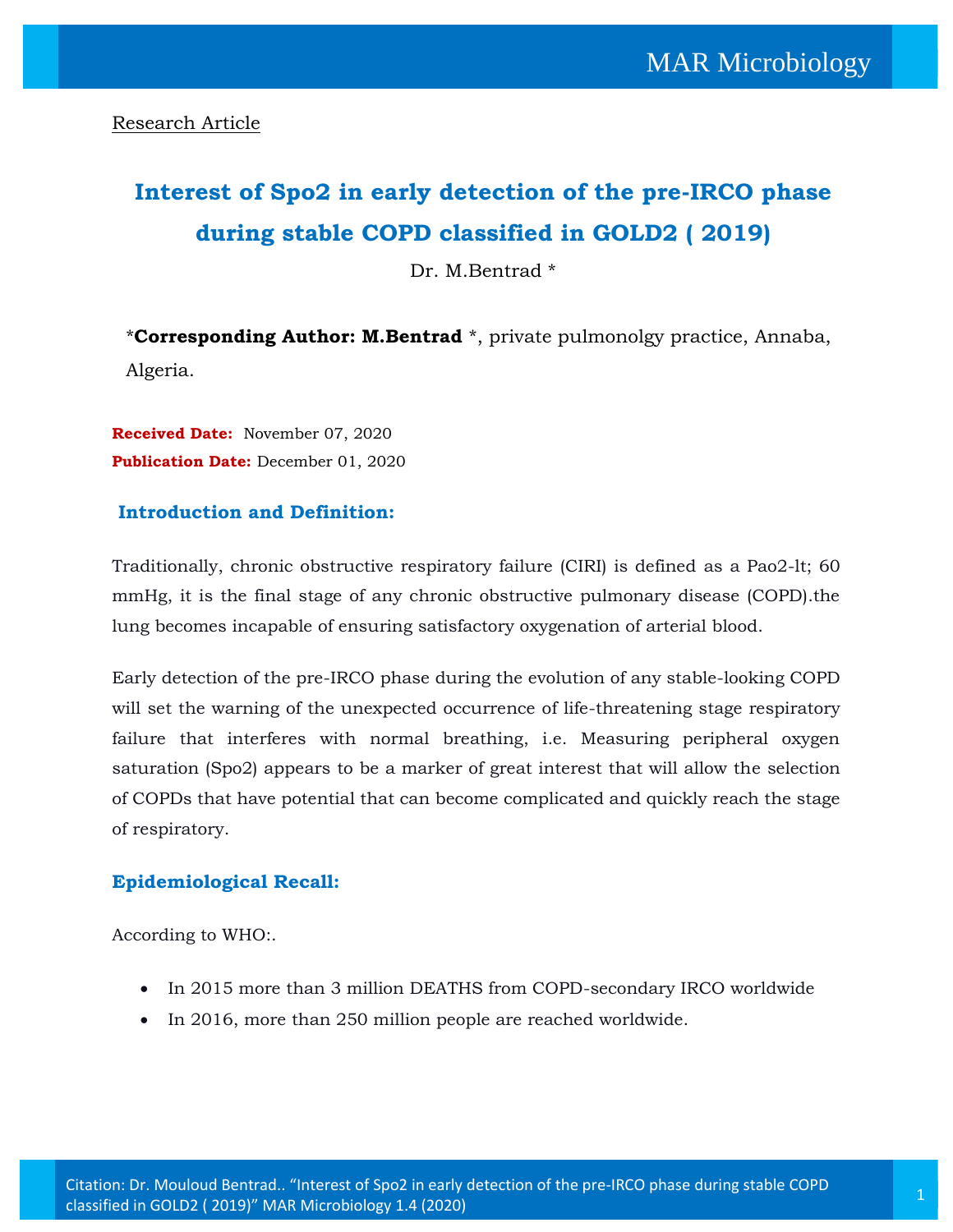It will occupy the 3rd place of mortality in the world by 2030 due to the rise of smoking and pollution.

## **Interest in the study:**

Periodic stress assessment of peripheral oxygen saturation (Spo2) in patients with stable COPD classified in Gold 2 (2016) .

## **Materials and Methods:**

#### **Material:**

Effort evaluation of Spo2 in a sample of 95 patients followed at our level for COPD Gold 2 for 2 years.

Female sex is excluded from this study for reasons of social customs,

Age between 42 and 65 years old.

No comorbidity associated with it.

D2/ Method. normal Spo2 values between 95% and 100%.

**Stress test:** 15-minute brisk walking, recovery oxygen therapy in patients with signs of acute hypoxia with significant flexing - 3 points.

Findings: Clinically:

- All showed a breathlessness of varying intensity, cyanosis of the extremities with respiratory rate - 30 cycles/mn observed in 11% of patients
- average heart rate 110 beats/mn.
- non-significant changes in blood pressure. 2-/ measure of Spo2 :

2a - there are two groups:

Group 1: represents 11% of the cohort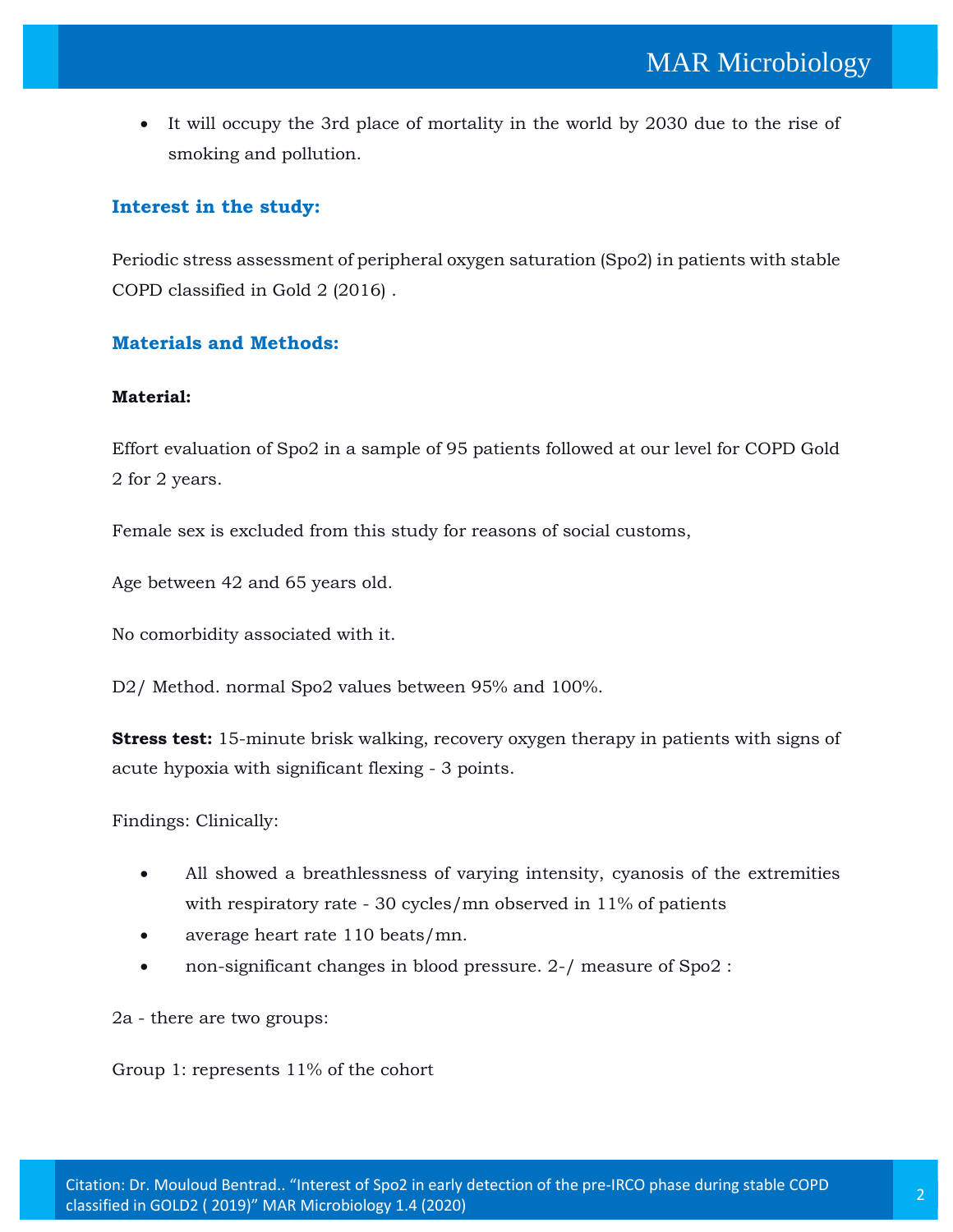• Presents a DEM 25-75% on average - 25%

Spo2's significant decline, a loss of 5 points on average below the lower limit of the safety interval - 95-100%

o group 2: represents 84% of the cohort

Presents to spirometry a DEM25-75% on average - 60% No significant change in Spo2 to stress.

2b- recovery after oxygen therapy involved the first group whose Spo2 is declined significantly to 95%, withclinicalsigns of acute hypoxi

**Finding:** A slow, persistent response of Spo2 to the underside of the safety interval (95- 100%) despite clinical improvement.

## **Graphic illustration**

The underlying graph illustrates the variations in Spo2 before and after stress in both groups:

Before the effort: The blue curve: includes 2 points:

1- Top point represents the average of resting Spo2 of 84 patients at DEM 25-75% - 60% lower point represents the average of Spo2 of the 11 patients at DEM 25-75% - 25%

- o After effort: the Red curve illustrates the decline of Spo2 in both groups there is a significant drop in Spo2 in COPDs with a very limited DEM25- 75% (up 25%).
- o Oxygen therapy recovery: (green curve).
- o The lower point of the green curve marks the slow recovery of the Spo2. In the group that wears a DEM 25-75% -25%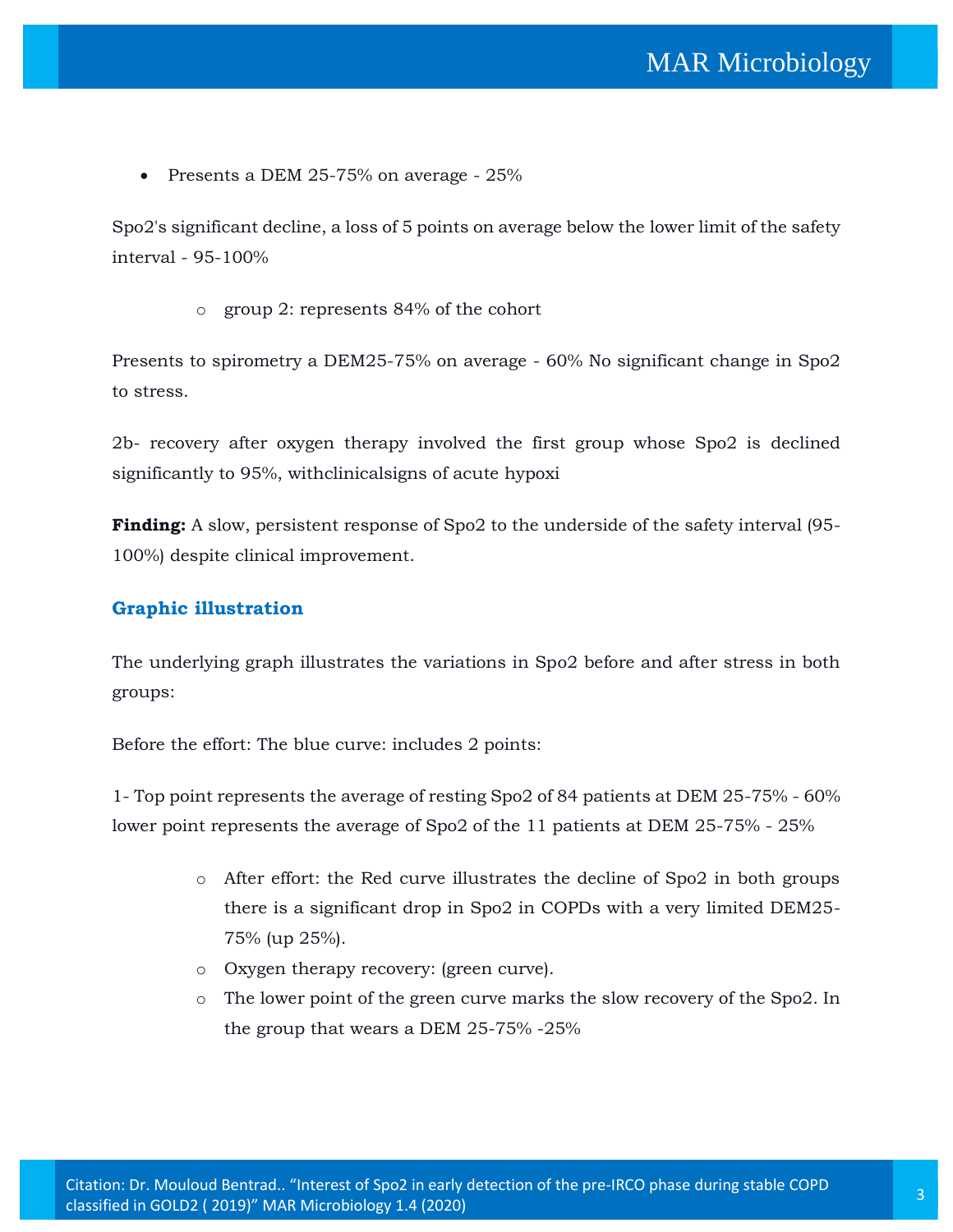

# **Discussion:**

At rest the Spo2 remains stable for a long time during the evolution of COPD, this stability seems to be maintained by the revascularization of dead spaces, chest distension and secondly by the reactional polyglobulia that results in a countervailing element of great role.

During the effort the Spo2 degrades according to the degree of limitation of the distal air flow, its persistence below the safety interval despite an adequate oxygenation sign of a possible transition to respiratory failure of insidious